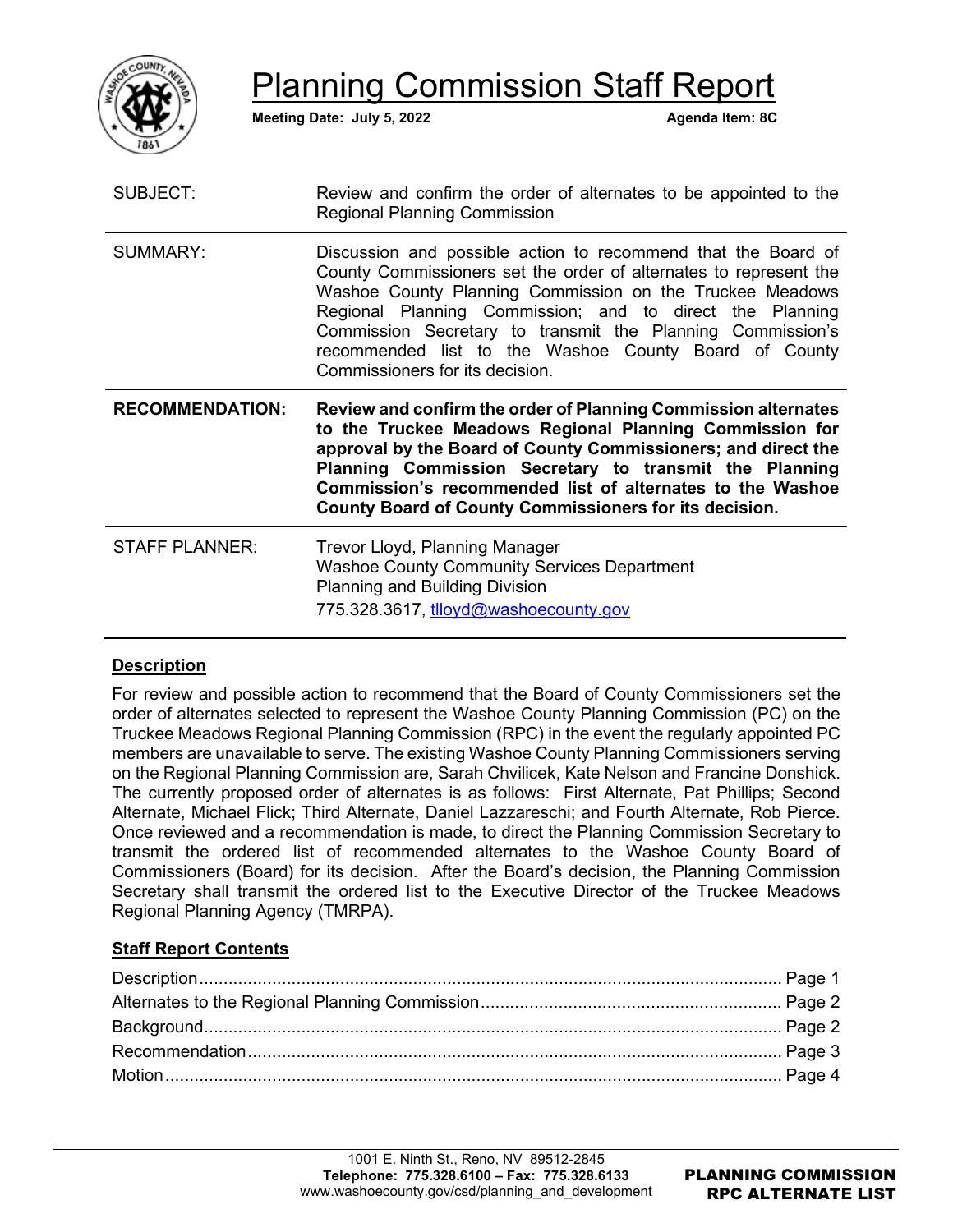#### **Alternates to the Regional Planning Commission**

Nevada Revised Statutes (NRS) 278.0262(1)(c) requires the Board to appoint three members of the PC to serve as members on the RPC.

If an appointed PC member on the RPC is unable to attend a scheduled meeting, the Commissioner will contact the Planning and Building Division Director or the PC Secretary as soon as possible. The Director or the Secretary will then contact the first alternate to serve in the absent Commissioner's stead. If the first alternate is unable to attend, then the second alternate will be contacted and so forth until an alternate is available to attend the meeting.

#### **Background**

On June 21, 2022, the Board appointed Rob Pierce (representing At-Large North of the River) to the PC for a full term beginning on July 1, 2022, and ending on June 30, 2026.

On June 21, 2022, the Board appointed Daniel Lazzareschi (representing Commission District 1) to the PC for a full term beginning on July 1, 2022, and ending on June 30, 2026.

On May 24, 2022, the Board appointed Francine Donshick to the RPC for a full term beginning on July 1, 2022, and ending on June 30, 2025.

On September 28, 2021, the Board approved the order of alternates to represent the PC on the RPC in the event the regularly appointed members of the RPC are unable to serve in accordance with the PC's recommendation, as follows: First Alternate: Francine Donshick; Second Alternate: Larry Peyton; Third Alternate: Pat Phillips; and Fourth Alternate: Michael Flick.

On June 8, 2021, the Board appointed R. Michael Flick (representing Commission District 4) to the PC for a full term beginning on July 1, 2021, and ending June 30, 2025.

On June 23, 2020, the Board appointed Pat Phillips (representing At-Large South of the River) to the PC for a full term beginning on July 1, 2020, and ending June 30, 2024.

On May 12, 2020, the Board reappointed Francine Donshick (representing At-Large Commission District 3) to the PC for a second full term beginning on July 1, 2020, and ending June 30, 2024. Commissioner Donshick is currently serving a term on the RPC.

On April 14, 2020, the Board appointed Larry Peyton (representing Commission District 1) to the PC to fill an unexpired term beginning on June 1, 2020, and ending June 30, 2022.

On June 25, 2019, the Board appointed Kate Nelson (representing Commission District 2) to the PC for a full term beginning on July 1, 2019, and ending June 30, 2023. Commissioner Nelson is currently serving a term on the RPC.

On May 28, 2019, the Board reappointed Sarah Chvilicek (representing Commission District 5) to the PC for a second full term beginning on July 1, 2019, and ending June 30, 2023. Commissioner Chvilicek is currently serving a term on the RPC.

The currently appointed PC members on the RPC are as follows:

| <b>Name</b>            | Term                  |
|------------------------|-----------------------|
| <b>Sarah Chvilicek</b> | July 2020 - June 2023 |
| Kate Nelson            | July 2021 - June 2024 |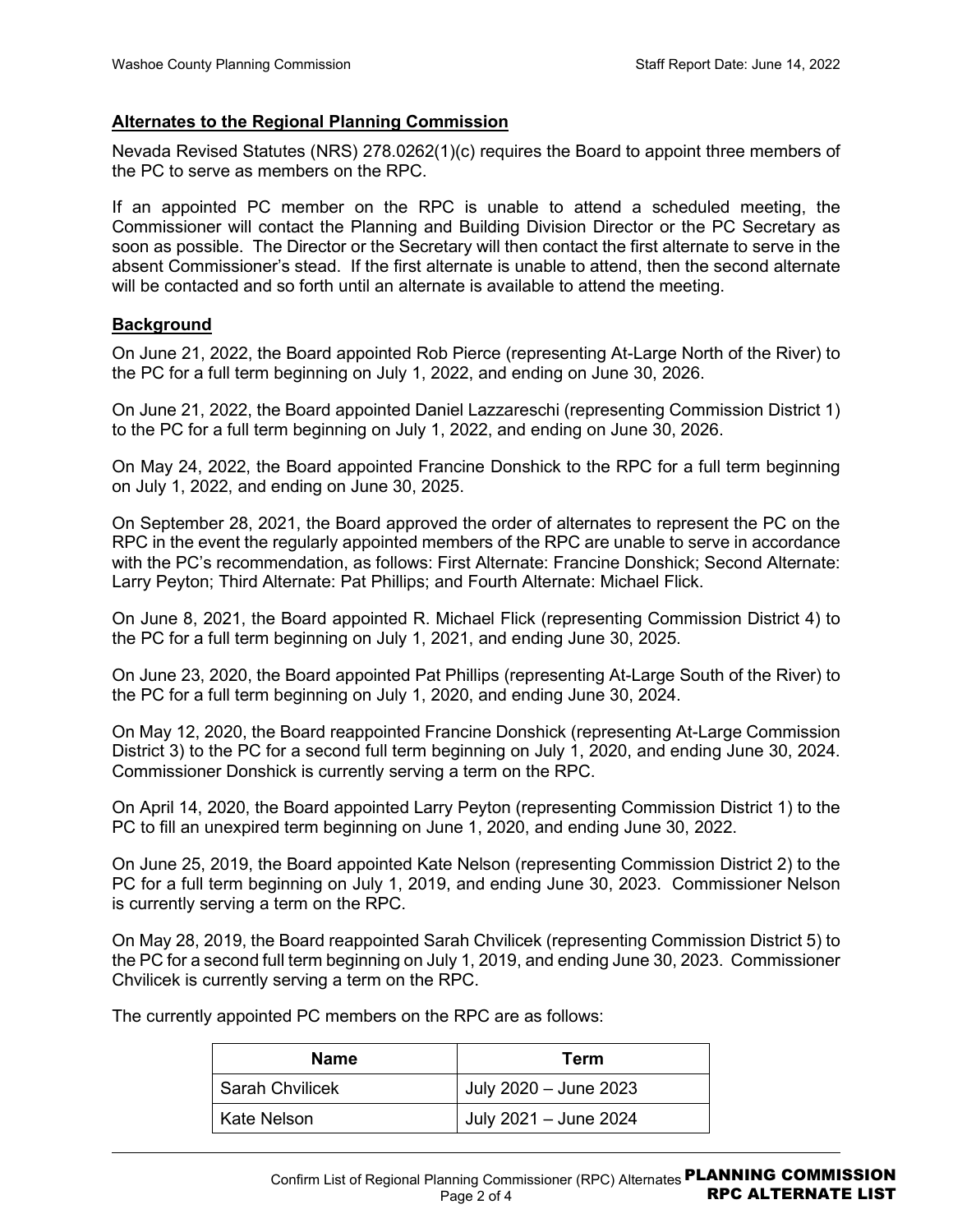Francine Donshick July 2022 – June 2025

On September 7, 2021, the PC recommended the following list of RPC alternates, which was approved by the Board on September 28, 2021:

| First alternate:               | <b>Francine Donshick</b> |
|--------------------------------|--------------------------|
| Second alternate: Larry Peyton |                          |
| Third alternate:               | <b>Pat Phillips</b>      |
| Fourth alternate:              | Michael Flick            |

Rule 6.02(a) from the PC's adopted *Rules, Policies and Procedures* provides that alternates move up in succession to fill the gap created by an RPC appointment.

## **Rule 6.02(a):**

When vacancies on the Regional Planning Commission are filled by the Washoe County Commission, unless otherwise decided by the Planning Commission, previously selected alternates will move up in succession to fill the gap created by the appointment of a Commissioner to the Regional Planning Commission. For example, if the first alternate is appointed to the Regional Planning Commission, then the second alternate moves into the first alternate position, the third alternate into the second alternate position, the fourth alternate into the third alternate position, and the fourth alternate position will be filled by remaining Commissioner.

At the September 3, 2013 Planning Commission meeting, the PC provided direction that gaps in the list of alternates created by the departure of a member from the PC would be filled in one of two methods:

- 1. PC members will move up in the order of succession to fill the gap; and/or
- 2. Newly appointed PC members will move into the order, starting at the lowest alternate (e.g., move into the fourth alternate position).

Based on Rule 6.02(a) and the direction provided by the PC in September of 2013, the suggested list of RPC alternates is:

| First alternate:                 | <b>Pat Phillips</b> |
|----------------------------------|---------------------|
| Second alternate:  Michael Flick |                     |
| Third alternate:                 | Daniel Lazzareschi  |
| Fourth alternate:                | <b>Rob Pierce</b>   |

Staff recommends that the PC review the list of alternates and either confirm the order or provide staff with the PC's preferred order of alternates for recommendation to the Board of County Commissioners. After the Board's decision on the matter, the PC Secretary will transmit the approved list of alternates to the TMRPA Executive Director.

#### **Recommendation**

Staff recommends the Planning Commission review the list of alternates to the RPC as shown below, and either confirm the order or provide staff with the preferred order of alternates for recommendation to the Board of County Commissioners.